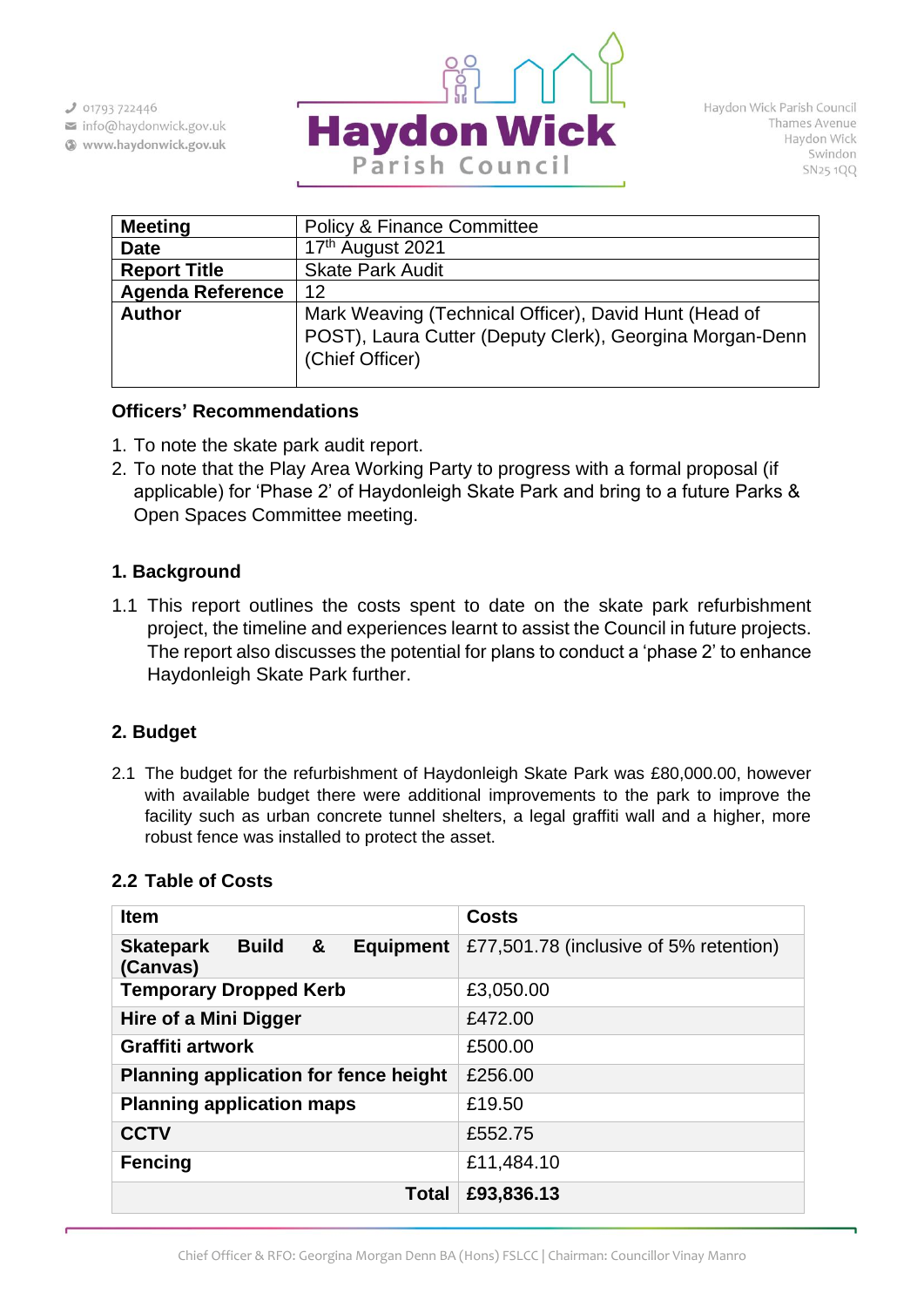# **3. Project Timeline**

October 2019 – Tender awarded

24th December 2019 – SBC planning consent granted

January 2020 – SBC inform us a temporary access licence is required

March 2020 – Outbreak of Covid-19 pandemic major impact on progress with officer

availability granting licenses, finding contractors and then impact on the supply chain

April 2020 - Temporary Dropped Kerb Licence granted

End April 2020 – Dropped Kerb contractor appointed, tar mac supply problems

18<sup>th</sup> – 22<sup>nd</sup> May 2020: Dismantling the old equipment & storing at Goodearl

27th – 29th May 2020: Temporary dropped kerb installed on Westfield Way

1<sup>st</sup> June – 31<sup>st</sup> July 2020: Under construction with CANVAS

 $6<sup>th</sup>$  August – 12<sup>th</sup> August 2020: Preparing the ground for the delivery of the concrete tunnels.

13<sup>th</sup> August 2020: Digging the footings and ordering materials for the graffiti wall.

 $16<sup>th</sup>$  August – 27<sup>th</sup> August 2020: Building graffiti wall (unpredictable weather delayed

the build and it was therefore done as soon as a dry day arrived)

1<sup>st</sup> – 3<sup>rd</sup> September 2020: Finishing touches, adding additional stencils and safety

inspection/ snagging list created ahead of opening

4<sup>th</sup> September 2020: Soft opening event

11<sup>th</sup> September 2021: Official open event

## **4. Experience/Lessons Learnt**

- 4.1 Experienced delays with SBC and granting planning and licenses that impacted on overall project timeline
- 4.2 Covid-19 was a major factor, supply chain was impacted causing delays. Due to delays with the temporary dropped kerb, planning, delays in CANVAS other projects and HWPC Staff on reduced hours.
- 4.3 The graffiti wall rushed as was being built the week ahead of the opening, so that the brand-new equipment wouldn't be damaged. There was not much time and there was unpredictable weather, which was a restraint. The top course of the wall needed to be repointed due to the weather.
- 4.4 The graffiti wall should have been built after the concrete tunnels had been delivered to allow for more space and more time to build the wall.
- 4.5 The height of the fence was too low causing break ins during the construction period, the fencing could have been considered during the initial planning stages.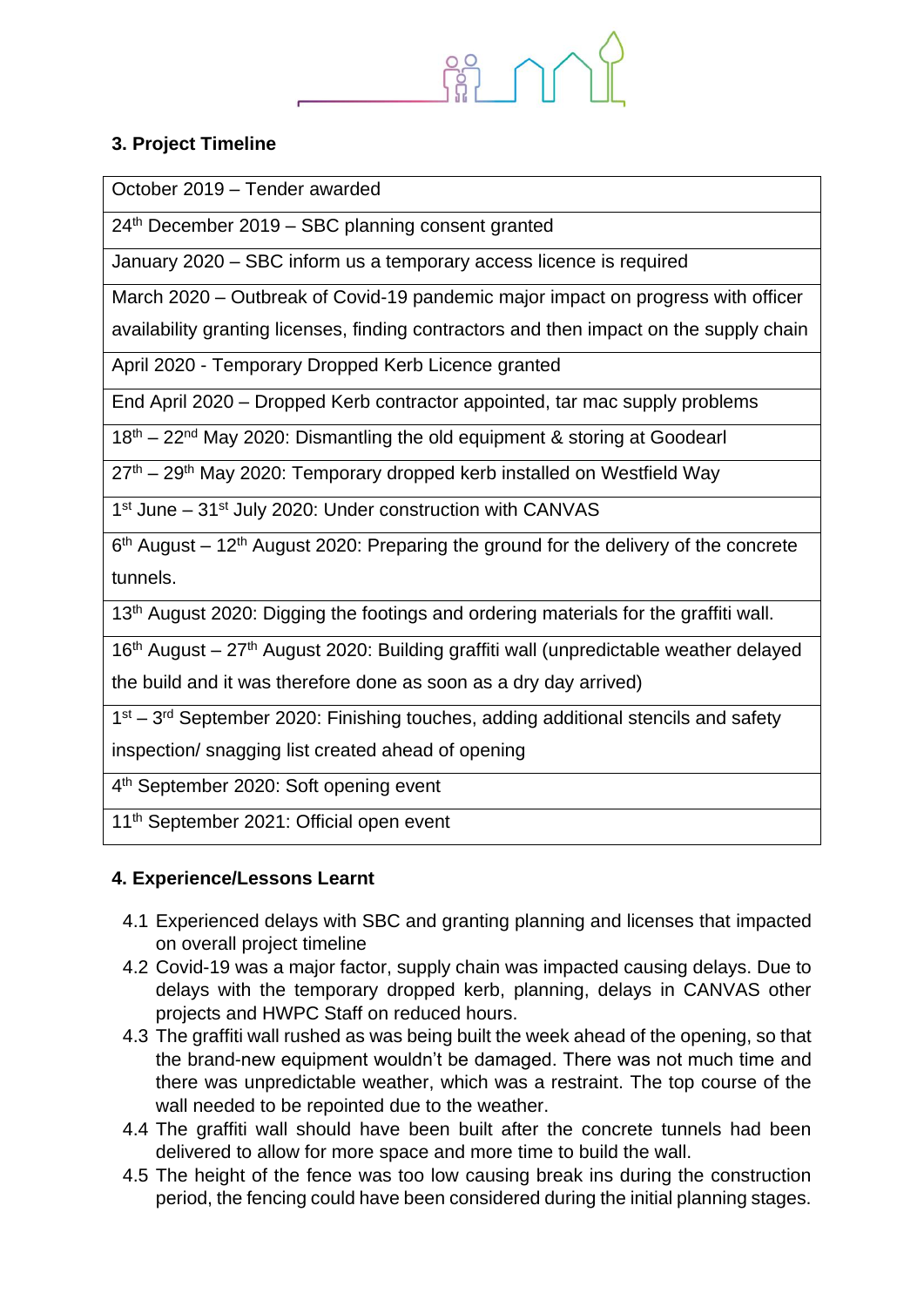- 4.6 The timescale from receiving quotations and the final fencing quotation being approved, also making sure the final specification was consistent with regards to colour, etc.
- 4.7 Securing the boundary edges between the skate park and Haydonleigh School, some of the skateboards go under the small gap in the fencing causing the skateboard to be lost until the school caretaker can retrieve them or resulting in skate park users climbing the fence.
- 4.8 Sessions during Covid-19 worked well to monitor the numbers and give the younger, beginners or nervous skaters time to practice.

### **5. Considerations for Phase Two**

- 5.1 Since the opening many third parties have fed back useful information. The main feedback has been from parents, children, North Swindon Police, the security provider, and skate park users. Ideas 5.1.1-4 will be discussed and brought as recommendations to a future Parks & Open Spaces Committee before proceeding.
- 5.1.1 **Increase Bins –** Install 2 x more litter bins, this could be cost neutral as the Parks & Open Spaces Team have several old bins in store. These bins are steel framed but would require a new liner, which could be adapted/ replaced easily.
- 5.1.2 **Increase Benches –** Install some timber sleeper benches for the parents to sit on whilst supervising the children. At present parents stand along the left side fence, the divider between the skate park and Haydonleigh School. If the benches are strategically placed, they would not attract loiterers and would not provide any shelter, they will be made slightly shorter so that several people can't sit closely on the same bench (to avoid groups congregating. The benches will be made to approx. 4ft wide allowing space for two people and then another bench 2m down the fence line spreading the benches out. The timber will be strong enough not to burn to the ground, but if there is an occurrence of fire damage it will only be scorched.
- 5.1.3 **Connie the COVID Snake –** Some thought has been given to the final location of the pebble snake created during lock down by local residents. The proposal is that the pebbles could be placed back in the snake shape alongside the fence line behind the bus shelter on Westfield Way – this would be inside the boundary fence so would be protected but would still be visible for the pedestrians when walking passed or waiting for the bus. As there are several pebbles still left to paint, a social media post will be put on Facebook asking for people to collect the pebbles and bring them along on Saturday  $6<sup>th</sup>$  October 2021 to bed them into the concrete with the Head of Parks & Open Spaces, this will then feature as a youth event.
- 5.1.4 **Create a BMX Pump Track –** This could be created by a soil mound using the spoil from the upcoming POST Facility and other areas generated by the work of the POS Team. The proposal would be to start in the back left corner and